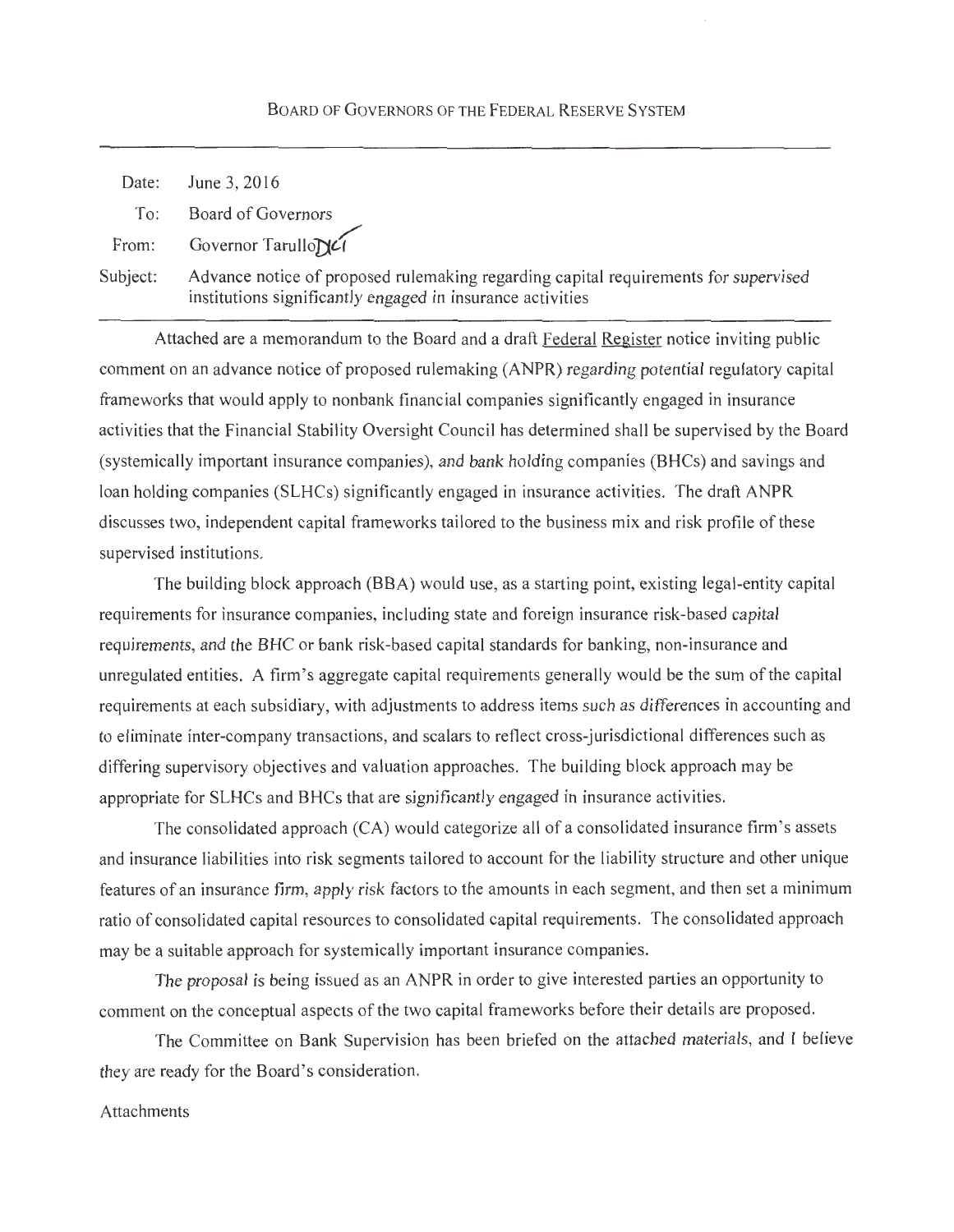|          | Date: June 3, 2016                                                                                                                                |
|----------|---------------------------------------------------------------------------------------------------------------------------------------------------|
|          | To: Board of Governors                                                                                                                            |
| From:    | Staff <sup>1</sup>                                                                                                                                |
| Subject: | Advance notice of proposed rulemaking regarding capital requirements for<br>supervised institutions significantly engaged in insurance activities |

**ACTIONS REQUESTED:** Approval to invite public comment on the attached draft advance notice of proposed rulemaking (ANPR) regarding potential regulatory capital frameworks that would apply to nonbank financial companies significantly engaged in insurance activities that the Financial Stability Oversight Council has determined shall be supervised by the Board (systemically important insurance companies), and bank holding companies (BHCs) and savings and loan holding companies (SLHCs) significantly engaged in insurance activities (all, supervised insurance institutions). Staff also requests authority to make technical and minor changes to the draft ANPR to prepare it for publication in the Federal Register.

## **EXECUTIVE SUMMARY:**

 $\overline{a}$ 

- The draft ANPR invites public comment on two approaches to regulatory capital requirements for supervised insurance institutions that would fulfill the requirements of the Dodd-Frank Wall Street Reform and Consumer Protection Act (Dodd-Frank Act). Issuing an ANPR allows for comment on the approaches before their details are developed.
- The regulatory capital approaches in the draft ANPR would apply to systemically important insurance companies, as well as BHCs and SLHCs significantly engaged in insurance activities, such as those that have 25 percent or more of their total consolidated assets in insurance underwriting subsidiaries other than assets associated with insurance underwriting for credit risk (insurance depository institution holding companies).<sup>2</sup>

<sup>&</sup>lt;sup>1</sup> Messrs. Gibson, Van Der Weide, Lindo, Sullivan, Ms. Duzick, and Mr. Paliwal (Division of Banking Supervision and Regulation), and Mr. Alvarez, Ms. Schaffer, Messrs. McDonough, Wilson, and Alexander, and Ms. Watkins (Legal Division).

<sup>&</sup>lt;sup>2</sup> Presently, the population of Board-supervised insurance depository institution holding companies consists of 12 SLHCs; there are no BHCs that meet the criteria.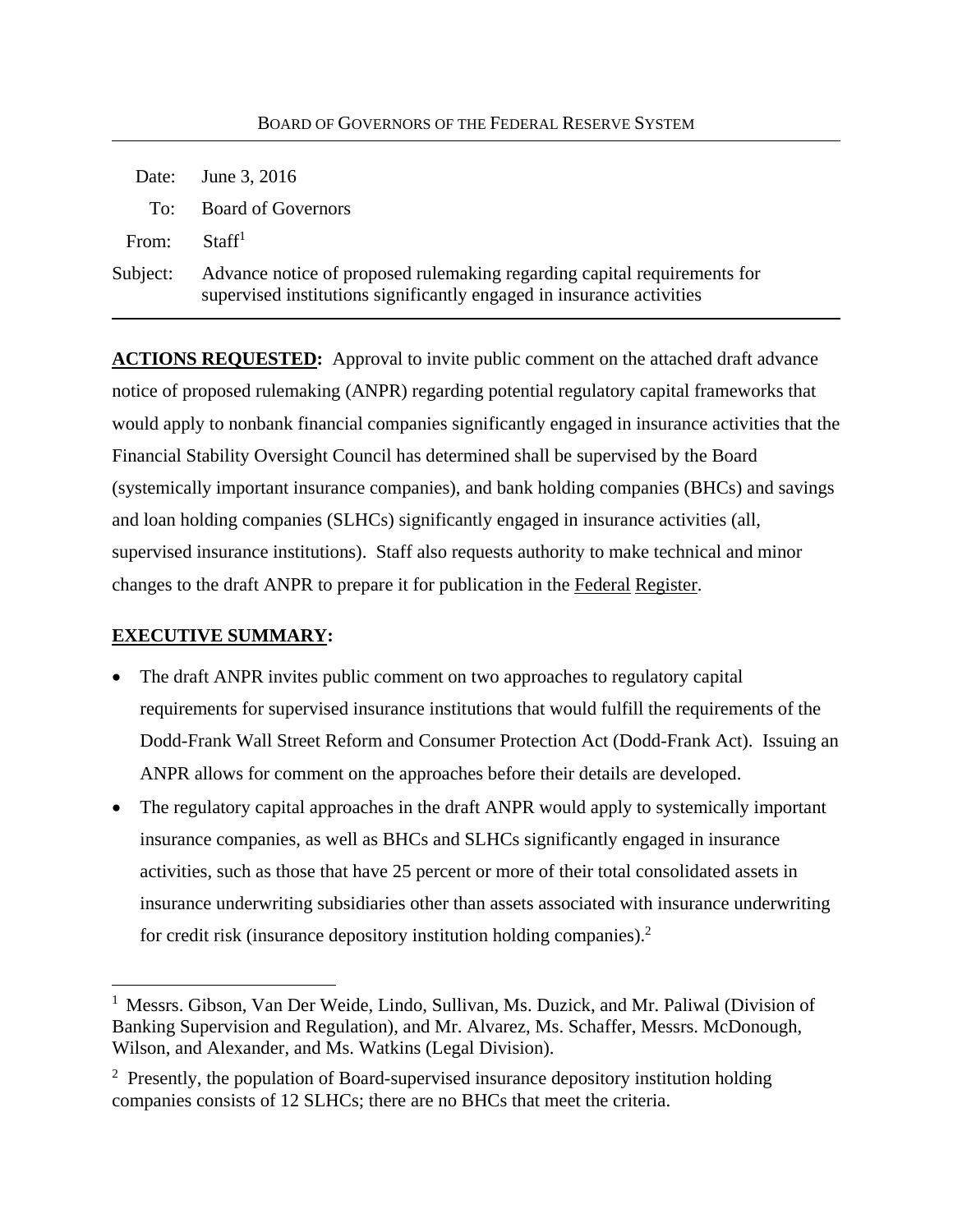- The draft ANPR outlines two conceptual, tailored capital frameworks:
	- o **Building block approach**. The building block approach (BBA) would use, as a starting point, existing legal-entity capital requirements for insurance companies, including state and foreign insurance risk-based capital requirements, and the BHC or bank risk-based capital standards for banking, non-insurance, and unregulated entities. A firm's aggregate capital requirements generally would be the sum of the capital requirements at each subsidiary, with adjustments to address items such as differences in accounting and to eliminate inter-company transactions, and scalars to reflect other cross-jurisdictional differences such as differing supervisory objectives and valuation approaches. Based on a preliminary analysis, this approach may be appropriate for the twelve insurance depository institution holding companies currently under Board supervision, as these firms are significantly engaged in insurance activities, but are not systemically important, engage in less complex and foreign activities, and generally prepare financial reporting only using U.S. statutory accounting principles (SAP) rather than U.S. Generally Accepted Accounting Principles (GAAP).
	- o **Consolidated approach**. The consolidated approach (CA) would categorize all of a consolidated insurance firm's assets and insurance liabilities into risk segments tailored to account for the liability structure and other unique features of an insurance firm; apply risk factors to the amounts in each segment; and then set a minimum ratio of consolidated capital resources to consolidated capital requirements. Based on a preliminary analysis, the CA may be a suitable approach for institutions that are large, complex, international, and systemically important, which currently are the two systemically important insurance companies. A consolidated form of capital requirements would better ensure that the risks these firms pose to the financial system are taken into account.

#### **DISCUSSION:**

In developing capital standards for supervised insurance institutions, there are two primary objectives: first, to protect insured depository institutions and, second, to promote financial stability in a manner that takes account of both the unique form of financial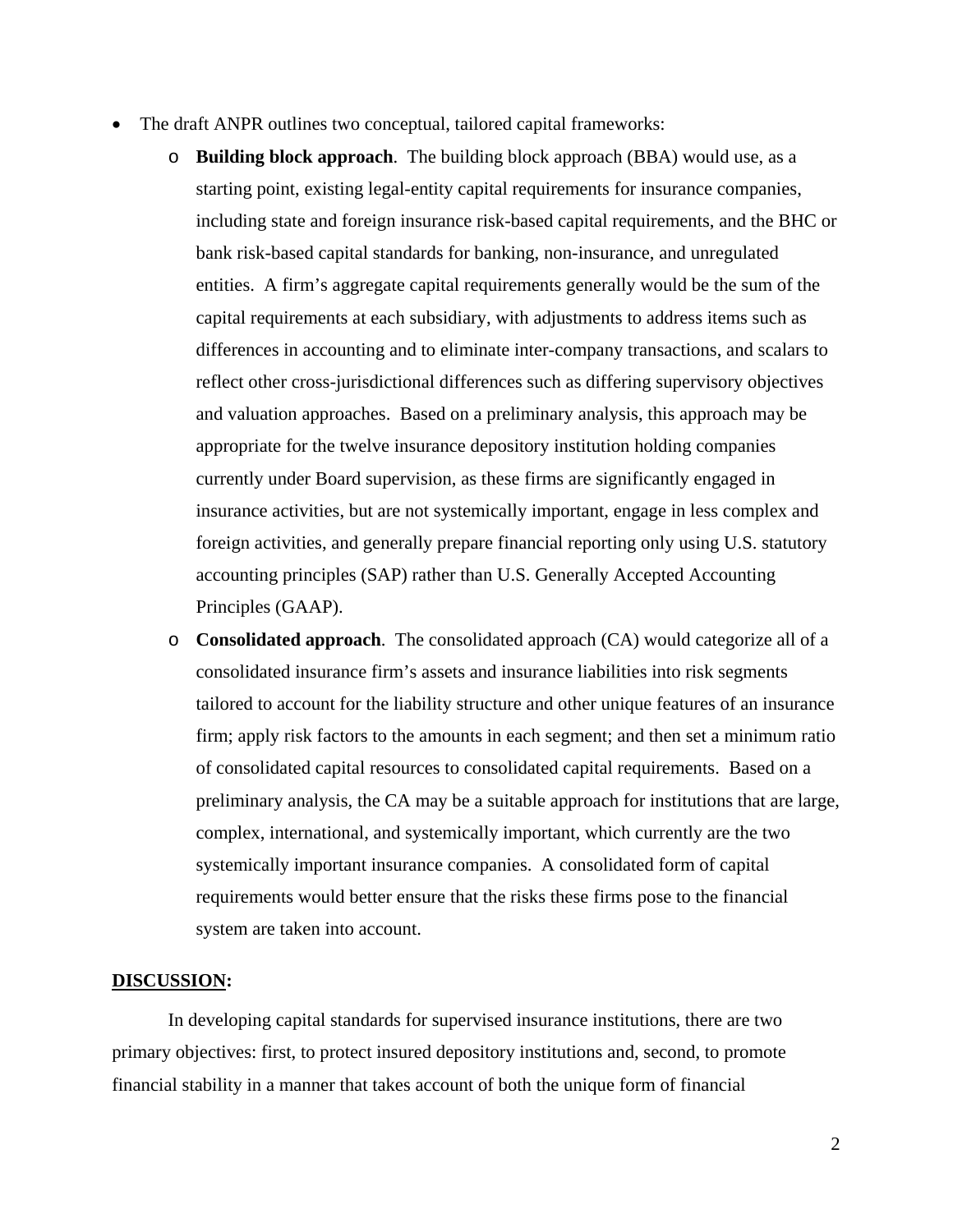intermediation reflected in the insurance business and the activities by a few firms that are much more closely connected to short-term financial markets and the rest of the financial system. These factors suggest different approaches to capital requirements for insurance depository institution holding companies and for the systemically important insurance companies.

companies.<sup>5</sup> Any minimum capital requirements for supervised insurance institutions must also satisfy the requirements of section 171 of the Dodd-Frank Act (the Collins Amendment).<sup>3</sup> With respect to both insurance depository institution holding companies and systemically important insurance companies, the Collins Amendment requires the Board to establish minimum leverage capital requirements and minimum risk-based capital requirements that, on a consolidated basis, are at least as stringent as the generally applicable leverage and risk-based capital requirements that apply to insured depository institutions.<sup>4</sup> As amended in 2014, the Collins Amendment provides the Board with flexibility to tailor these capital requirements to the risks presented by insurance

The approaches to consolidated capital standards described in the draft ANPR reflect input received and considered through engagement with insurance regulators, industry and accounting experts, and representatives from the insurance industry, among other interested parties. By seeking comment through the draft ANPR, the Board would have an opportunity to receive input on general approaches to capital regulation for supervised insurance institutions before issuing a specific regulatory proposal for public comment. (*See Attachment pp. 4-11*)

## **A. Building Block Approach (BBA)**

The Board has traditionally set capital requirements for holding companies on a consolidated basis.<sup>6</sup> Among other things, a consolidated holding company capital standard deters holding companies (1) from placing assets in whichever legal entity has the lowest legal-entitylevel capital requirements; and (2) from engaging in double leverage (that is, use by a holding company of debt that is down-streamed as capital to subsidiaries). However, many insurance depository institution holding companies do not produce consolidated financial statements.

1

<sup>3 12</sup> U.S.C. § 5371.

 $4$  Id.

 $<sup>5</sup>$  Id.</sup>

 $6$  See 12 CFR part 217.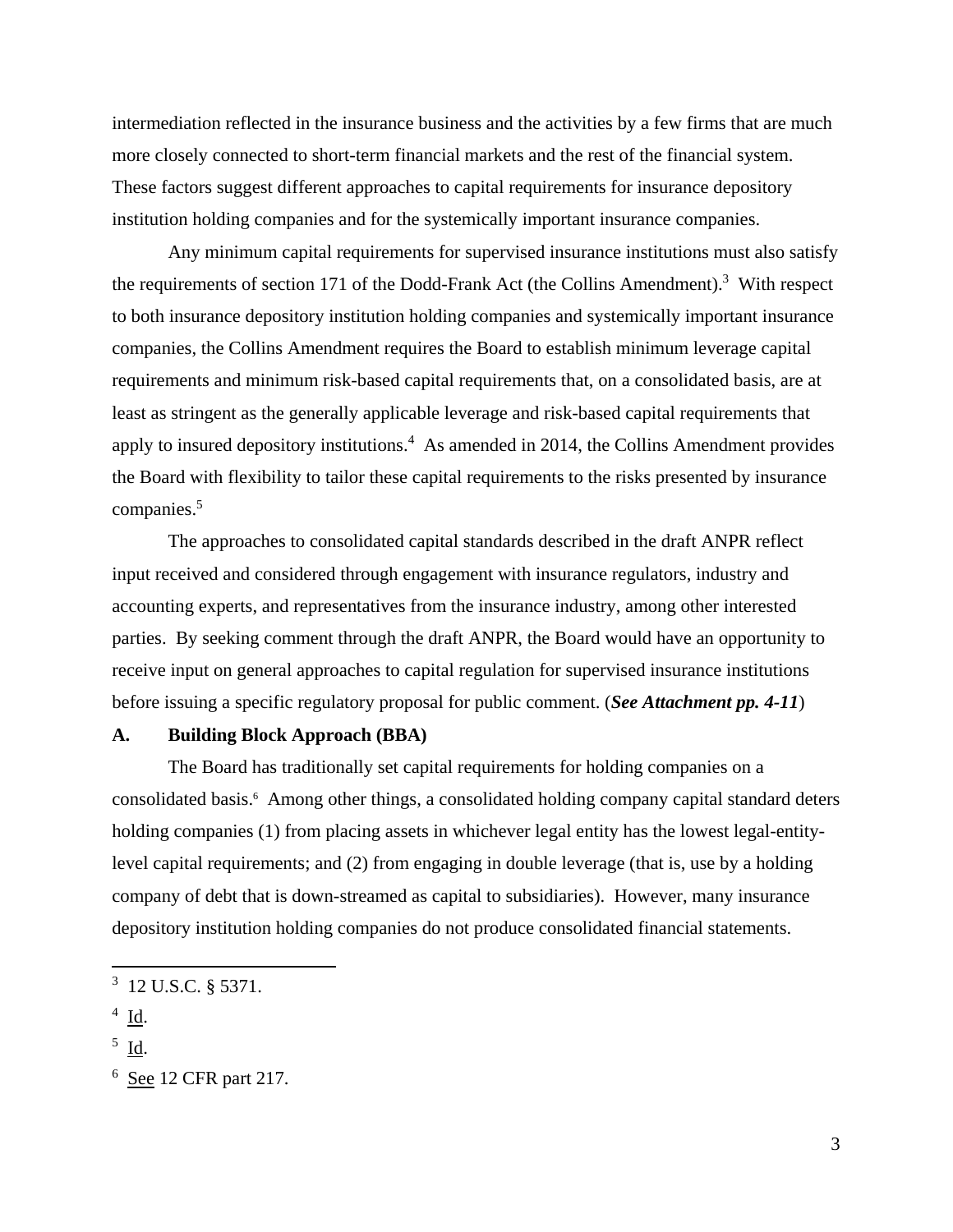Moreover, the Collins Amendment prohibits the Board from requiring such firms to produce consolidated financial statements under U.S. GAAP.7 Given that none of the insurance depository institution holding companies have been designated as systemically important and that the depository institutions they own tend to be relatively small parts of the total firm, the compliance costs of requiring a non-U.S. GAAP form of consolidated approach may outweigh the incremental safety and soundness benefits of doing so.

Under the BBA, legal-entity-level capital requirements would serve as building blocks to calculate capital requirements for an entire insurance depository institution holding company. The BBA would build upon and aggregate legal entity (insurance, non-insurance financial, nonfinancial, depository institution, and holding company) qualifying capital and required capital, subject to adjustments. A firm's aggregate qualifying capital generally would be the sum of the qualifying capital positions at each legal entity, subject to any relevant adjustments, and a firm's aggregate required capital would be the sum of the capital requirements for each legal entity, also subject to relevant adjustments.

There are several types of adjustments that may be necessary for calculation of an insurance depository institution holding company's enterprise-wide capital requirement, such as adjustments to standardize the accounting practices under SAP between U.S. jurisdictions and adjustments to eliminate inter-company transactions. Additionally, the BBA may require consideration of other cross-jurisdictional differences, through the use of scalars. Scalars would be used to account for differences in stringency among the capital rules applied by insurance supervisors, and to ensure adequate reflection of safety and soundness and financial stability goals as opposed to policyholder protection, as well as other relevant considerations. The regulatory capital requirement for each insured depository institution subsidiary, regulated noninsurance subsidiary, or unregulated subsidiary (for example, leasing subsidiaries, credit card affiliates, and mid-tier holding companies) generally could be determined under the Board's standardized risk-based capital rules for banks. The ratio of aggregate qualifying capital to

1

<sup>&</sup>lt;sup>7</sup> See section 171(c)(3) of the Dodd-Frank Wall Street Reform and Consumer Protection Act (Dodd-Frank Act), as amended, which prohibits the Board from requiring, pursuant to the Dodd Frank Act or the Home Owners' Loan Act, supervised institutions that only prepare financial statements in accordance with U.S. SAP to prepare financial statements in accordance with U.S. GAAP. 12 U.S.C. § 5371(c)(3)(A)-(B).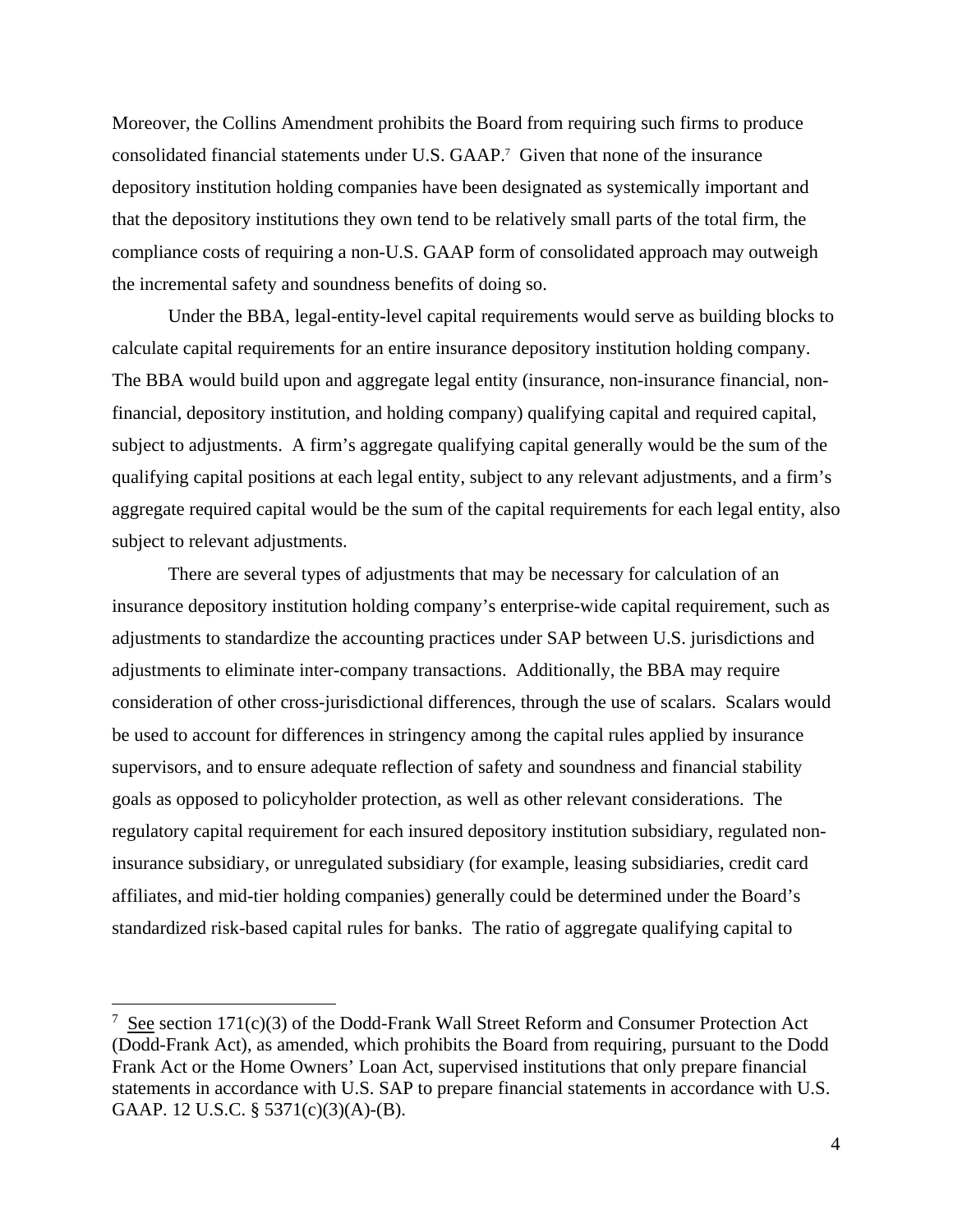aggregate required capital could represent the firm's capital adequacy at a consolidated level. (*See Attachment pp. 11-14, 16-19*)

The BBA would use existing legal-entity-level regulatory capital frameworks that already apply to the various units of an insurance depository institution holding company. As such, it would involve relatively low regulatory burden for these entities, and would appear to produce regulatory capital requirements that are reasonably well tailored to the insurance-related risks for each jurisdiction and line of business of the institution. In addition, staff expects that the BBA could be developed and implemented expeditiously. However, the BBA would require adjustments to conform differences in accounting, and scalars for a large number of state and foreign insurance regulatory capital regimes to adjust for differences across these regulatory requirements. Moreover, if used as a basis for stress testing, the BBA would require legal-entitylevel stress tests, which could present challenges due to diversification and inter-company risk transfer mechanisms, among other things. (*See Attachment pp. 14-15*)

Based on these considerations, staff believes that the BBA has the potential to be an appropriate regulatory capital framework for the twelve insurance depository institution holding companies currently under Board supervision: they are significantly engaged in insurance activities, they are not significantly engaged in unregulated or foreign activities, they have not been determined to pose significant risk to financial stability, and they generally prepare only SAP financial statements. In particular, the BBA is relatively low burden, standardized, executable, uses U.S.-based accounting principles, accounts for material insurance risks, strikes a balance between risk-sensitivity and simplicity, and is tailored to the business model and risks of insurance. However, the draft ANPR invites comments on whether larger or more complex insurance companies that might in the future acquire a depository institution should be subject to a regulatory capital framework other than the BBA. (*See Attachment pp. 15-16*)

## **B. Consolidated Approach (CA)**

Systemically important insurance companies are large, complex, and interconnected with the financial system. Application of an aggregated approach such as the BBA to systemically important insurance companies could pose risks to the achievement of the Board's statutory mandate to impose enhanced risk-based capital requirements to mitigate the risk to U.S. financial stability from the failure or material financial distress of these firms. Moreover, to make it suitable for systemically important insurance companies, the BBA would require significant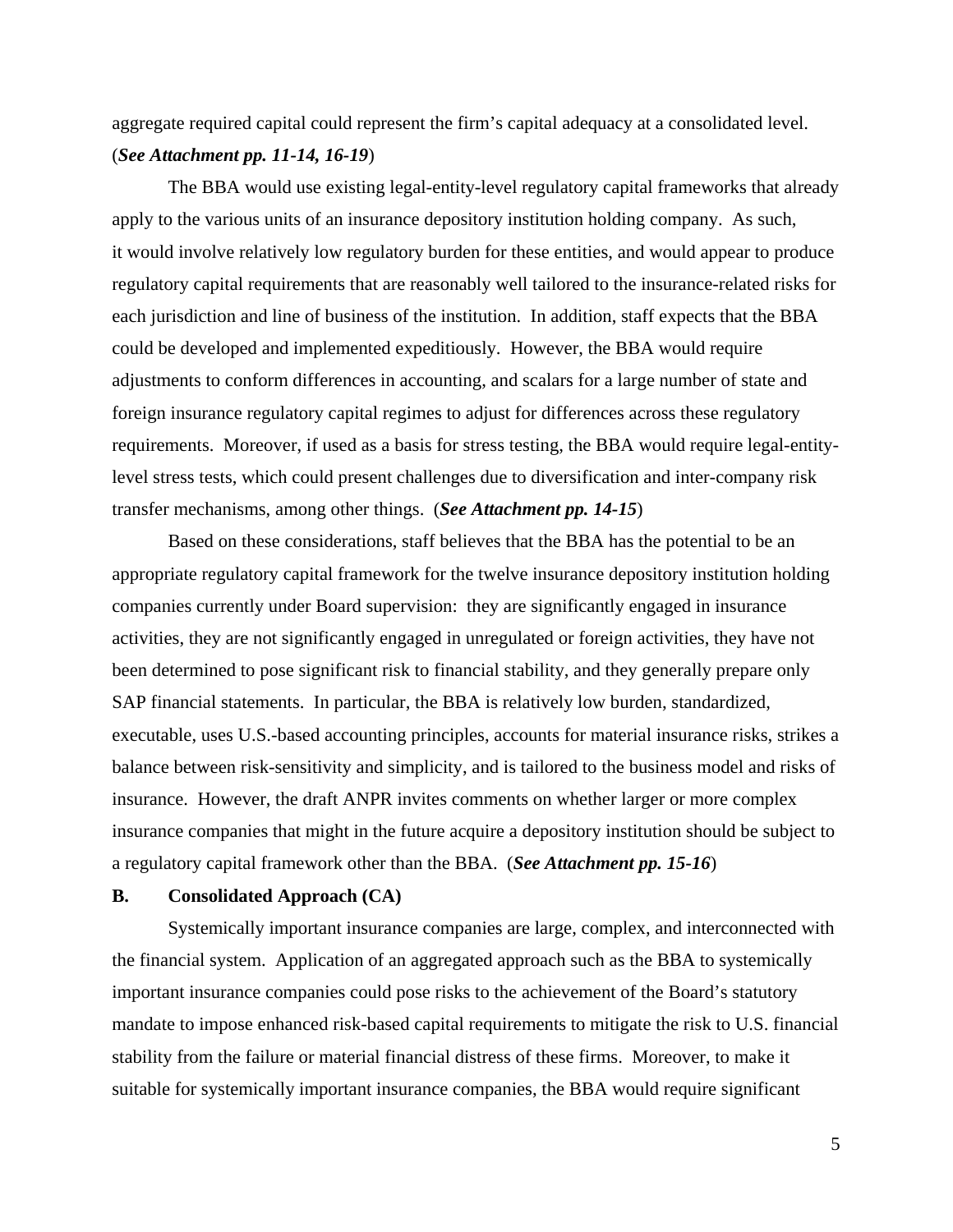foreign accounting practices, among other things. adjustments to reflect the non-insurance activities of these companies and varying U.S. and

The CA would establish a consolidated capital requirement, with the purpose of addressing all of the institution's material risks. The CA would categorize insurance liabilities, assets, and certain other exposures into risk segments; determine consolidated required capital by applying risk factors to the amounts in each segment; define qualifying capital for the consolidated firm; and require a minimum ratio of consolidated qualifying regulatory capital to consolidated risk-weighted assets and insurance liabilities. The CA would use risk weights and risk factors that are appropriate for the longer-term nature of most insurance liabilities.

The foundation of the CA would be consolidated financial information based on U.S. GAAP with adjustments for regulatory purposes. Implementing the CA would require a framework for assigning risk factors to segments of balance-sheet assets, balance-sheet insurance liabilities, and certain off-balance-sheet exposures. The segmentation process would take account of differences among insurance risks and between insurance and banking risks. Appropriate segmentation would be important to ensure that similar risks face broadly similar capital requirements and that the capital regime produces an appropriate degree of risk sensitivity while minimizing the opportunities for regulatory arbitrage. While the initial version of the CA likely would have broad risk segments, the CA could evolve over time to become more risk sensitive by including more granular risk segments. (*See Attachment pp. 19-21, 23-25*)

The CA would have the benefits of addressing all material risks and would be a fully consolidated framework that would address risks across the entire organization. The CA would help prevent intra-group regulatory arbitrage opportunities and the potential for double leverage. In addition, the CA would provide a good foundation on which to build a consolidated supervisory stress testing framework. However, to implement the CA, additional analysis would be needed to design a set of risk factors for all of the assets and insurance liabilities of systemically important insurance companies. (*See Attachment pp. 21-22*)

Based on these considerations, staff believes that the CA has the potential to be an appropriate regulatory capital framework for systemically important insurance companies. (*See Attachment p. 22*)